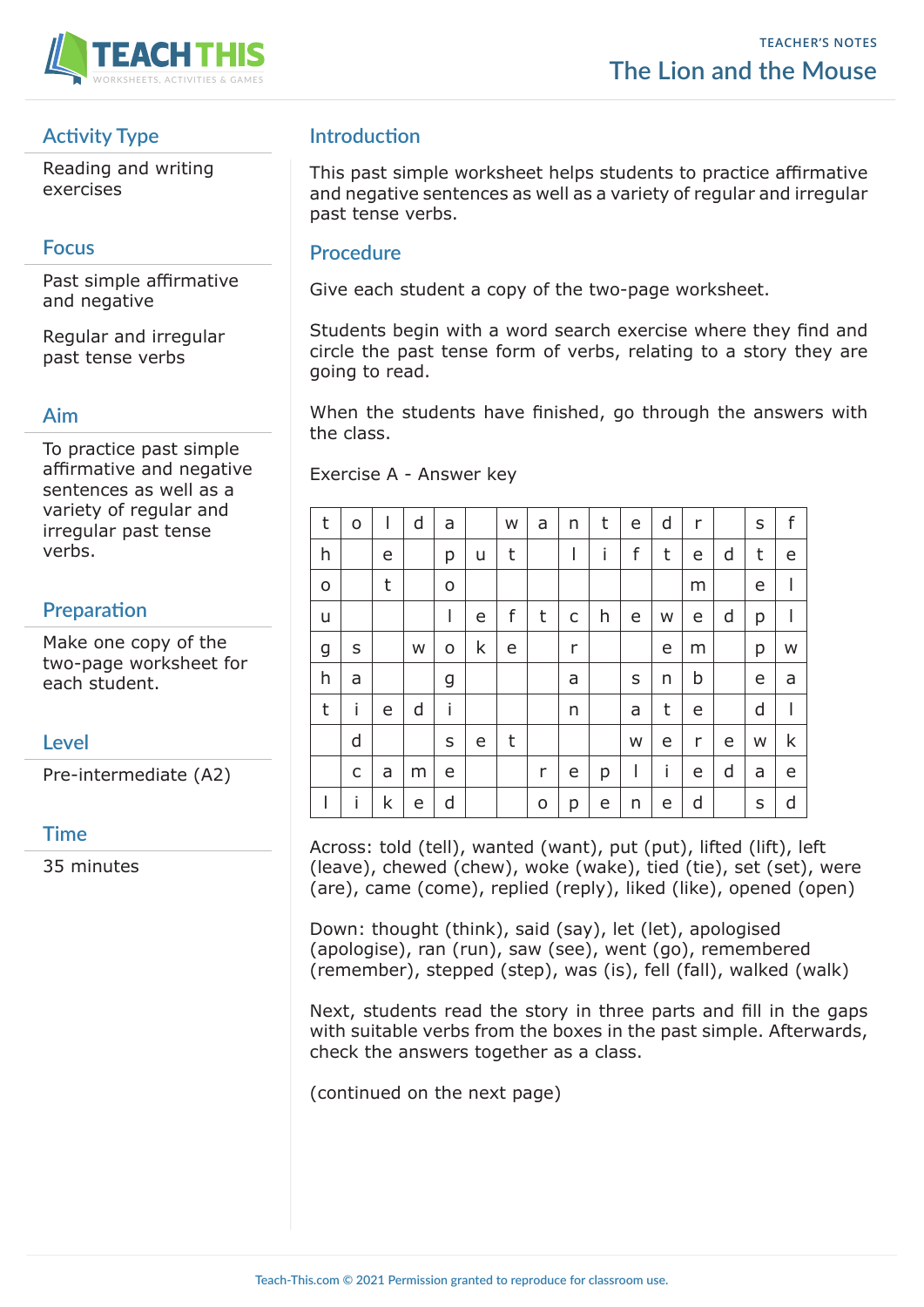

# **Activity Type**

Reading and writing exercises

# **Focus**

Past simple affirmative and negative

Regular and irregular past tense verbs

#### **Aim**

To practice past simple affirmative and negative sentences as well as a variety of regular and irregular past tense verbs.

# **Preparation**

Make one copy of the two-page worksheet for each student.

## **Level**

Pre-intermediate (A2)

## **Time**

35 minutes

# **Procedure continued**

Exercise B - Answer key

- Part 1: fell, wanted, ran, woke, put, thought, opened, was, apologised, told
- Part 2: liked, lifted, let, set, stepped, came, tied, went
- Part 3: left, walked, saw, remembered, chewed, was, was, said, replied, were

After that, students read another version of the story that contains mistakes.

The students then write past simple affirmative and negative sentences about the details that are incorrect.

Go through the first one as an example and then have the students find the other incorrect details.

Exercise C - Answer key

The mouse didn't walk up and down the lion. She ran up and down the lion.

The lion didn't put his huge nose on the mouse. He put his huge paw on the mouse.

The mouse didn't sing to the lion. The mouse apologized to the lion.

The lion didn't eat the mouse. He let the mouse go.

Two farmers didn't set a trap. Two hunters set a trap.

The hunters didn't go to find a car. They went to find a truck.

The mouse didn't run by. She walked by.

The lion wasn't asleep again. The lion was free again.

The lion and the mouse weren't hungry. They were friends.

Finish the activity with a discussion about the story. Some students might recognise it as a version of one of Aesop's Fables. Explain that Aesop's Fables are old stories and that each one illustrates a moral.

Ask the students to think of a moral for this story. According to some sources, the moral is 'A kindness is never wasted' or 'Even the smallest kindness brings its reward'.

As an extension, have the students retell the story with a partner. Each student changes some details and the other student tries to identify the mistakes.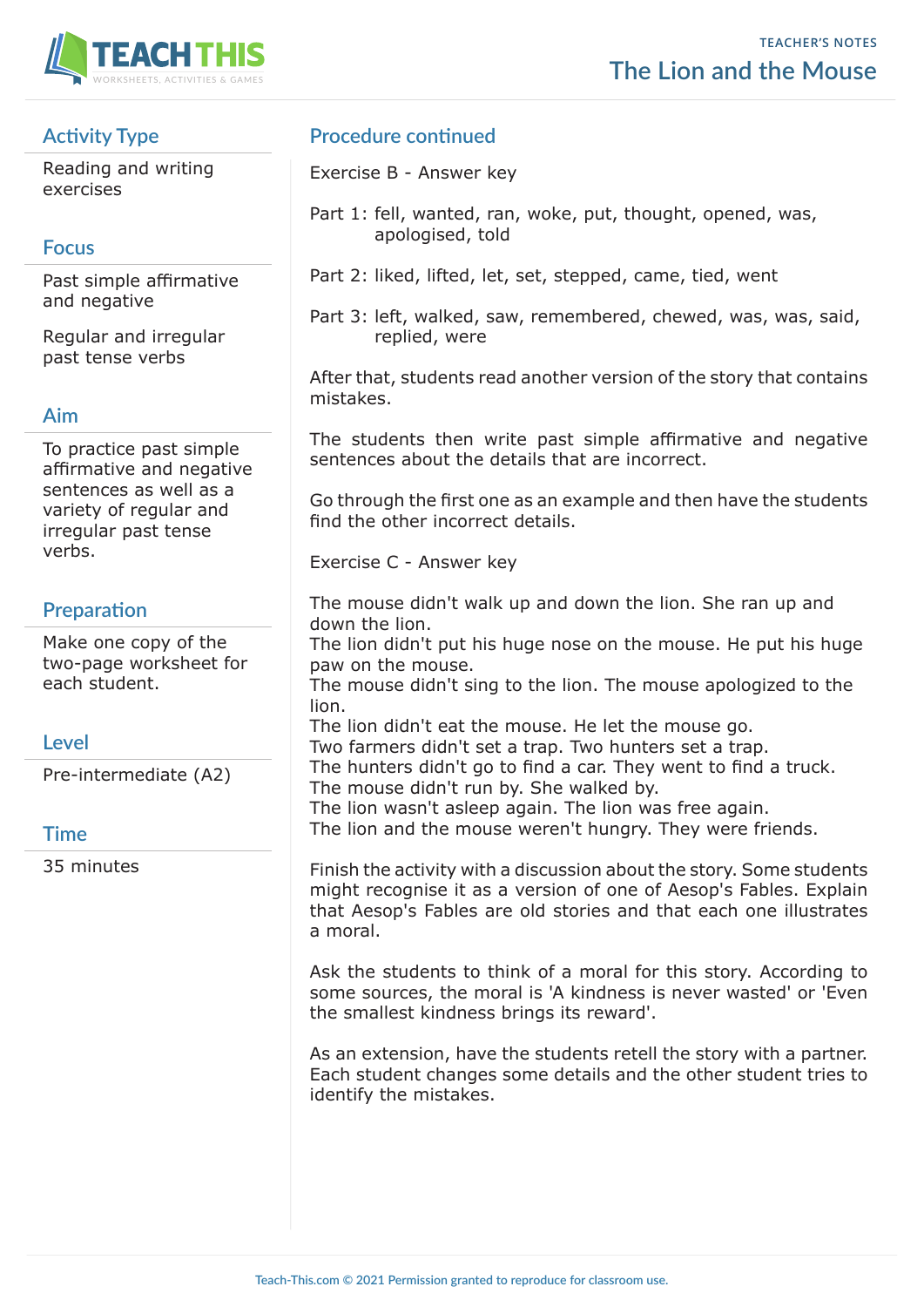

#### **A. Find and circle the past tense form of the following verbs in the word search.**

apologise are chew come fall go is leave let lift like open want

put remember reply run say see set step tell think tie wake



| t | o | I | d | a | b | W | a | n | t | e | d | r | n | S | f |
|---|---|---|---|---|---|---|---|---|---|---|---|---|---|---|---|
| h | р | e | k | р | u | t | Z | I | i | f | t | е | d | t | e |
| O | e | t | n | o | У | a | S | W | e | h | C | m | u | e |   |
| u | n | h | i | L | e | f | t | C | h | e | W | e | d | p |   |
| g | S | t | W | o | k | e | r | r | v | r | e | m | e | р | W |
| h | a | r | р | g | O | r | У | a | a | S | n | b | e | e | a |
| t | i | e | d | i | W | h | e | n | e | a | t | e | S | d |   |
| f | d | O | e | S | e | t | e | I | I | W | e | r | e | W | k |
| u | C | a | m | e | n | u | r | e | р |   | i | e | d | a | e |
|   | i | k | e | d | r | o | o | р | e | n | e | d | i | S | d |



### **B. Read the story "The Lion and the Mouse". Fill in the gaps with suitable verbs from the boxes in the past simple.**

#### **Part 1**

г

| apologise is fall open put run tell think wake                   |  |  |  |  | want |
|------------------------------------------------------------------|--|--|--|--|------|
| A long time ago, a lion  asleep in the jungle. A mouse  to play, |  |  |  |  |      |
|                                                                  |  |  |  |  |      |
|                                                                  |  |  |  |  |      |
| eat the mouse. The mouse  very afraid, and she  to the lion.     |  |  |  |  |      |
|                                                                  |  |  |  |  |      |

## **Part 2**

|                                                                    | come | go |  | let lift like set | step tie |  |  |
|--------------------------------------------------------------------|------|----|--|-------------------|----------|--|--|
| The lion  the idea that the mouse could help him in the future. He |      |    |  |                   |          |  |  |
|                                                                    |      |    |  |                   |          |  |  |
| trap, and the lion accidentally  into it. The hunters  back to the |      |    |  |                   |          |  |  |
|                                                                    |      |    |  |                   |          |  |  |
| truck to carry the lion in.                                        |      |    |  |                   |          |  |  |